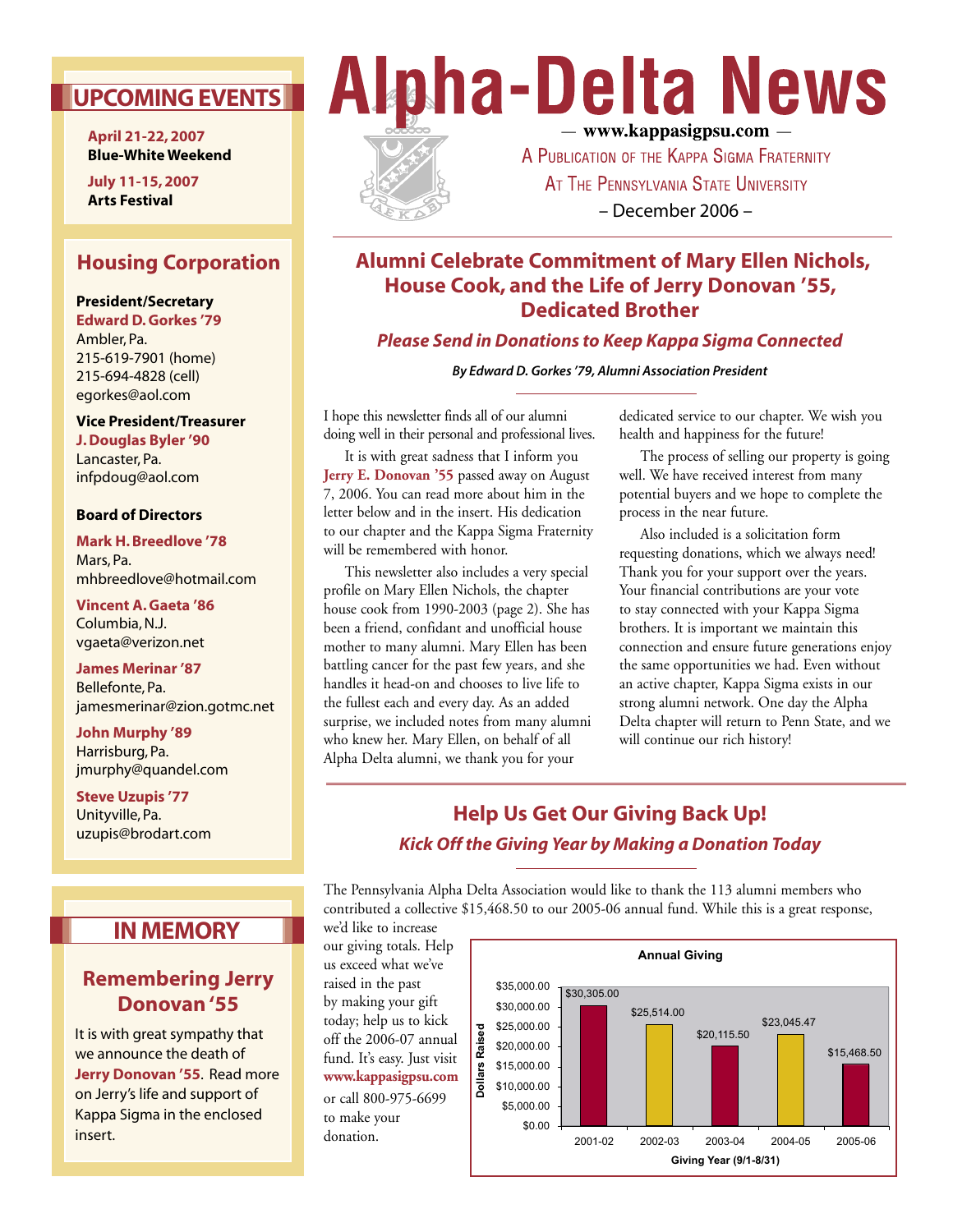# **Former House Cook Mary Ellen Nichols Weathers Any Storm with Humor and Strength**

### *She Always Will Remember the Boys as They Looked When They Awakened in the Morning*

Imagine cooking three meals a day for up to 40 still-growing young men. Now imagine cleaning up the kitchen after 40 men every morning before you start cooking. It really wasn't as bad as you imagined. Well, maybe it was. House cook for 13 years, from 1990- 2003, Mary Ellen Nichols says, "even though that was my job, it was really something special because of the wonderful young men of Kappa Sigma."

 Mary Ellen, a central PA resident, became interested in cooking for a fraternity when a friend of hers who was doing the same thing recommended she try it. She had been managing the Sunset West Restaurant and its 38 employees in Pleasant Gap for over 11



*Mary Ellen created many a culinary delight and many a warm memory for the alumni of Kappa Sigma. We wish her health and happiness.*

years when she applied to two fraternities as house cook—one of them was Kappa Sigma. She interviewed at both houses and was asked to work at both. She chose Kappa Sigma because the kitchen was big and had lots of storage, and because the boys who interviewed her were nice.

 Monday mornings Mary Ellen would do the grocery shopping, unload back at the house and organize everything. Tuesday morning, she'd come in to reorganize and clean everything she had done the day before. Cleaning the kitchen daily after it had been misused nightly by groups of young men made this one of the most difficult jobs she ever had. "But, I'd do it again if I could," she states firmly, "I loved the guys."

 The reasons she can't do it again are twofold. The obvious one is that the chapter disbanded this past year, closing its doors and putting the house up for sale. The other reason is not so obvious: Mary Ellen has been battling cancer for four years and she just started her second round of chemotherapy. Her husband was also recently diagnosed with lung cancer. Mary Ellen was diagnosed and began treatment while she was still with Kappa Sigma. After her hair loss, she came to work in her new wig only to singe it bending over the stove the first day wearing it. She never wore her wig to work again.

 The boys were very caring during her treatment. At that point there had been a decade-long relationship built between the fraternity and Mary Ellen. "A lot of the guys were special, too many to name. Just when one would graduate, a new one would take his place." One was with her for seven years they never thought he'd graduate. Another was a caterer who liked to help cook (caterers were brothers assigned to help with kitchen duties). Many would join her to watch "The Price is Right" or to catch up on soap opera gossip. Two alumni still e-mail her regularly to check up on her. The strangest menu request from the boys was for birds in a nest, a fancy name for an egg fried in toast. Their most adamant request: Never Serve Butter Beans!

**"Even though that was my job, it was really something special because of the wonderful young men of Kappa Sigma."**

 Her favorite memory is a collective one of the boys coming down after first waking up, with their hair a mess, still in their sleepwear, spilling stories about the previous night's exploits or disappointments. In fact, she "often thinks of the guys and wonders if they will let their own sons live in a fraternity after what they experienced."

 Mary Ellen had raised three boys of her own before working for the Kappa Sigma boys. She was used to a house filled with testosterone and dealt with much using her sense of humor. Now she spends her time breeding and raising Burnese Mountain dogs, caring for her two ponies, and enjoying her seven grandchildren. For her future, she hopes to live happily and healthfully as long as she can. She has learned to take every day seriously and to not plan anything too far in advance.

# **From Her Famous "Surprise" Lasagna to Her Soap-Opera Knowledge, Kappa Sigs Share their Fondest Mary Ellen Memories**

**Edward D. Gorkes '79** (Alumni Corporation President): Mary Ellen coordinated the majority of our alumni events. She was great to work with and her meals were always excellent. I knew all of the details would be taken care of when she was in command. On behalf of all Alpha Delta Alumni, we thank you for your years of dedicated service!

**Michael Valenti '90:** After a long, hard day in class, it was always nice to come home

to Kappa Sig knowing that Mary Ellen had a great meal waiting for me. Mary Ellen introduced me to slices of pepperoni in my lasagna. To this day, every time I eat lasagna I am looking for the pepperoni surprise.

**Russ Glazer '91:** Mary Ellen, when we hired you, you knew that you had big shoes to fill replacing the legendary Betty. But, you exceeded all of our expectations. Thank you for everything.

**Dave Albrecht '92:** Mary Ellen, you were absolutely terrific. You took care of us; making breakfast and lunch on the fly, perperson, and doing an outstanding job on large dinners like homecoming. Being somewhat of a culinary person myself, I had the pleasure of helping you out on several occasions and saw first-hand the effort it takes. Doing all the ordering and cooking for so many on a daily basis is not an easy task and I admired your ability to do so continually and with a smile. Thanks Mary Ellen, I appreciate all you did for our fraternity!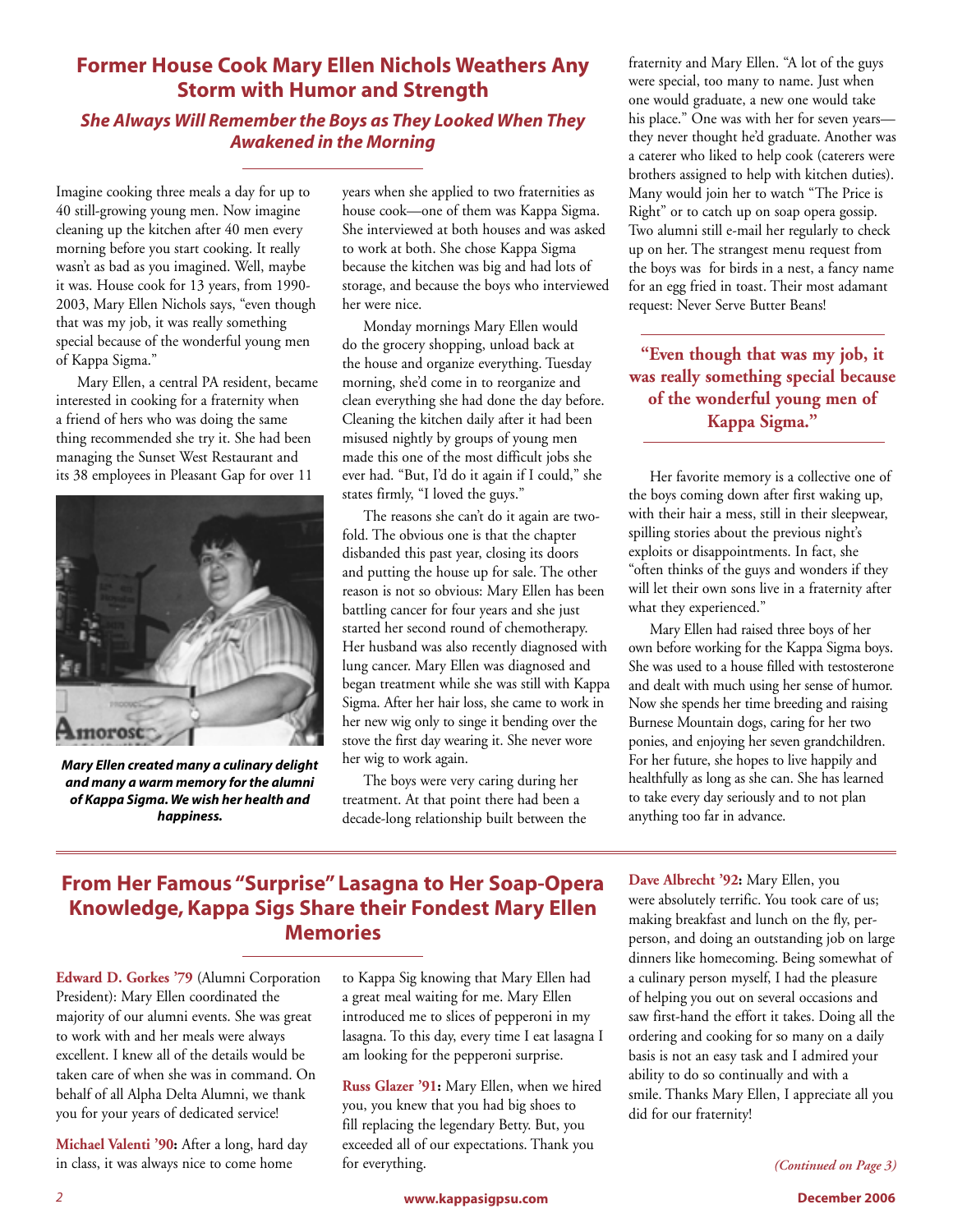### *Fondest Mary Ellen Memories… (Continued from Page 2)*

**Kevin Coppins '92:** Mary Ellen, it's taken me 15 years to take off the pounds I put on in two years with you at the helm of the kitchen. Breakfast menus, Kappa Sig Burgers, and homemade lasagna… all cooked up with a great attitude (along with necessary grief) and a smile. Great memories, thanks for all of them!

**Ed Hibbert '92:** Thank you, Mary Ellen! You made living in the house more comfortable.

Jason Striker '92: You were like having a second mom for so many of us. No matter how bad things may have seemed for any of us at the time... roof leaks, bad grades or horrible hangovers… waking up at the crack of noon and hearing the words "Hi Striker, what can I make ya?" always made it better.

**Mike Hooks '93:** Mary Ellen was ALWAYS there to greet me with a smile and make my mornings a little bit better. I definitely miss the "gooey" brownies!

**Chris Foster '94:** I was Grand Caterer for several years when Mary Ellen was our cook. Her cooking was awesome (no one lost weight while they lived in the house) and she was really great to work with. She also served as an informal house mother and kept tabs on us to make sure that we were not skipping classes. I more fully appreciated her fine culinary skills after I graduated and had to start cooking for myself!

**Mark Pollard '95:** Mary Ellen was always bright and cheerful, even if I wasn't. I could always count on a, "Hi, Mark! What can I make ya?" She always made sure everyone was well fed and happy. If I remember correctly, she was the resident authority on "Days of Our Lives" and always had it on her tiny television.

**Shawn "Clanny" Connaghan '96:** Mary Ellen was always a constant at Kappa Sig. Regardless of any/every situation, she was always there, happy and willing to help. I think back and try to put myself in her shoes, and I am amazed that she showed up everyday. Even more amazing is that she did it with such vigor and passion that we all came from love.

**Colby Neidig '96:** Simply stated, Mary Ellen, you're the greatest. Nothing will ever beat one of your western omelets at 6:00 a.m. after pulling an all-nighter (studying, of course).

**Bryan Roth '97:** Hey Mary Ellen, thanks for all of the great meals, and great talks. My experience in the house would not have been the same without you. You'll always be as big a part of Kappa Sigma, Alpha Delta as the Star and Crescent. Thanks for everything.

**Matt "Gooch" Weisberg '97:** Mary Ellen, thanks for not only being the best cook and caterer Kappa Sig had to offer, but also being the best listener, advisor, therapist and friend to all of us!

**Frank Wurst '99:** Mary Ellen, I hope all is well with you. I miss you, and I'm sure you remember my little dog S.A., she misses you too! I'm pretty convinced you were sneaking her food, but that's okay. Whenever I would let her out of my room she made a line for the kitchen.

**Jeff Coffey '02:** Mary Ellen's omelets singlehandedly got me through my sophomore year of college. Thanks for being the best, ME!

**Nate Wurst '02**: Mary Ellen was the best cook ever. My lunch order was always bigger than most and Mary Ellen always found a way to fit all of the food on one plate.

**Rob "Dre" Drelich '04:** Mary Ellen, you were great! I still have my cat, Jack, who you helped me find. He's grown up now and part of the family. He's just a small example that proves how you cared and took care of us. Thank you for everything.

**Rob Lesko '04:** I always looked forward to coming down to the kitchen to see Mary Ellen and catching a little of "The Price is Right." Mary Ellen knew exactly what I liked for lunch and the food was always excellent. I do miss lunch at Kappa Sig.

# **EXCLUSIVE On the Web!**

Go to **www.kappasigpsu.com** for these Mary Ellen stories in their entirety and to submit your own!

# **ALUMNI UPDATES**



#### **Joseph T. Simone '53**

(637 Custis Rd., Glenside, PA 19038- 2013; joseph\_t\_simone@comcast.net) Thank you, **Ed Gorkes '79**, and all you other gentlemen who are taking care of Alpha Delta business. We all appreciate it because Alpha Delta means a great deal to all of us.



#### **Lawrence Carretta '77**

(1110 E. End Ave., Pittsburgh, PA 15218- 1308; larry@holtramsey.com) I would like brother **John Surma '76** to make my company the exclusive supplier of pumps to United States Steel.

# **80s**

#### **John S Schoenenberger '85**

(2032 Meadow Tree Ct., Cooksville, MD 21723-9515; affinity.inc@verizon.net) We celebrated brother **Eric Goodhard's '87** 40th birthday this summer down in Gainesville, FL.

**90s**

#### **John Myers '95**

(720 N. Bodine St., Philadelphia, PA 19123- 2914; [jmyersmail@gmail.com](mailto:jmyersmail@gmail.com)) My wife, Megin, and I are expecting our first child in late Jan./early Feb. 2007.

#### **Mark Pollard M.D. '95**

(15 Heron Pointe Court, Evesham, NJ 080 53; markp43@hotmail.com) I finished my Orthopedic Surgery residency in June and am now in Birmingham, AL completing a sports medicine fellowship. My wife and young son are enjoying the weather down here and are doing well.

# **Where Have You Been?**

Log on to the website at **www.kappasigpsu.com** to submit your update, and read up on your old friends.